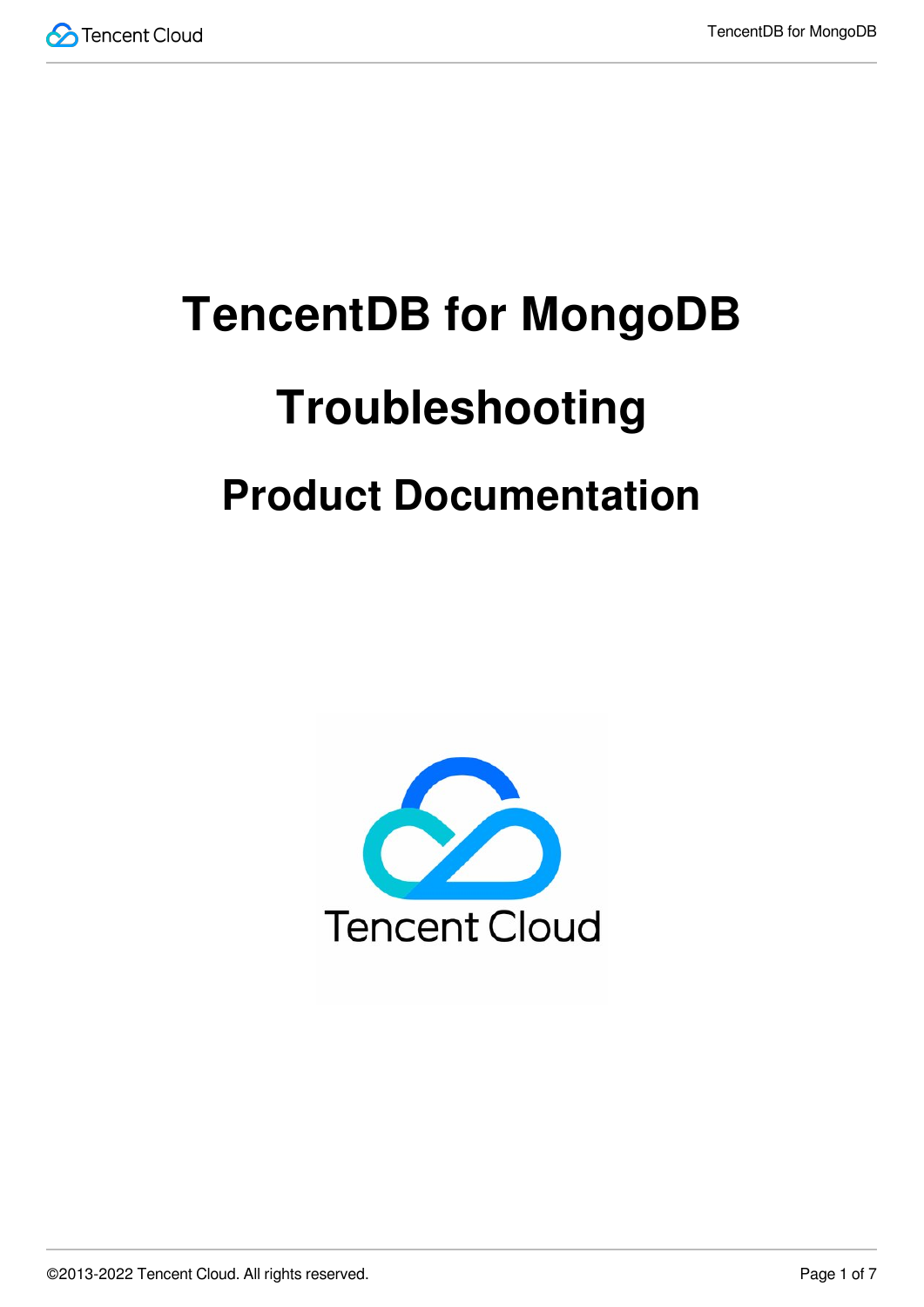

#### Copyright Notice

©2013-2019 Tencent Cloud. All rights reserved.

Copyright in this document is exclusively owned by Tencent Cloud. You must not reproduce, modify, copy or distribute in any way, in whole or in part, the contents of this document without Tencent Cloud's the prior written consent.

Trademark Notice

#### **C** Tencent Cloud

All trademarks associated with Tencent Cloud and its services are owned by Tencent Cloud Computing (Beijing) Company Limited and its affiliated companies. Trademarks of third parties referred to in this document are owned by their respective proprietors.

#### Service Statement

This document is intended to provide users with general information about Tencent Cloud's products and services only and does not form part of Tencent Cloud's terms and conditions. Tencent Cloud's products or services are subject to change. Specific products and services and the standards applicable to them are exclusively provided for in Tencent Cloud's applicable terms and conditions.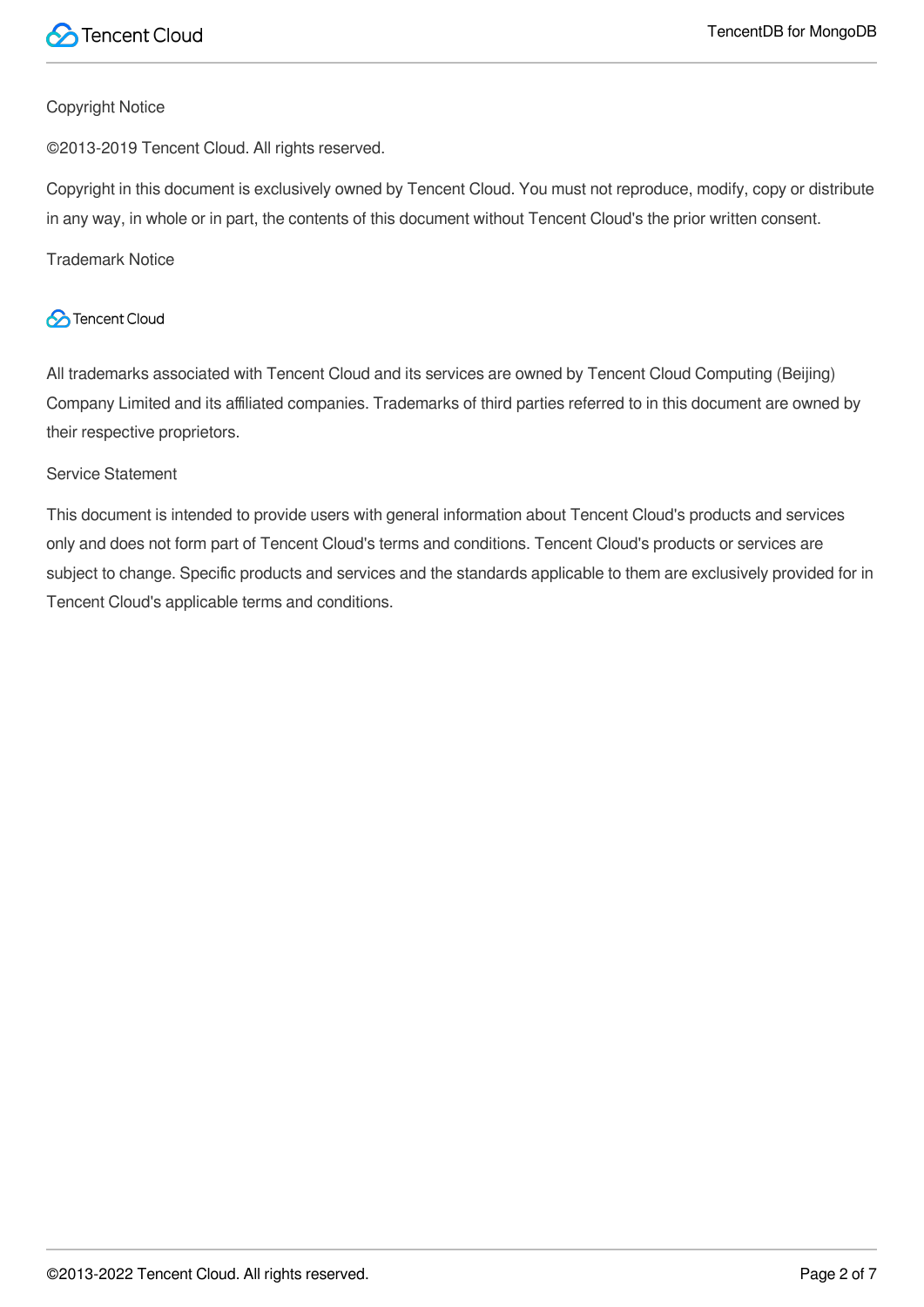

## **Contents**

[Troubleshooting](#page-3-0)

[Increased](#page-3-1) Slow Queries

Number of [Connections](#page-5-0) Exceeding Limit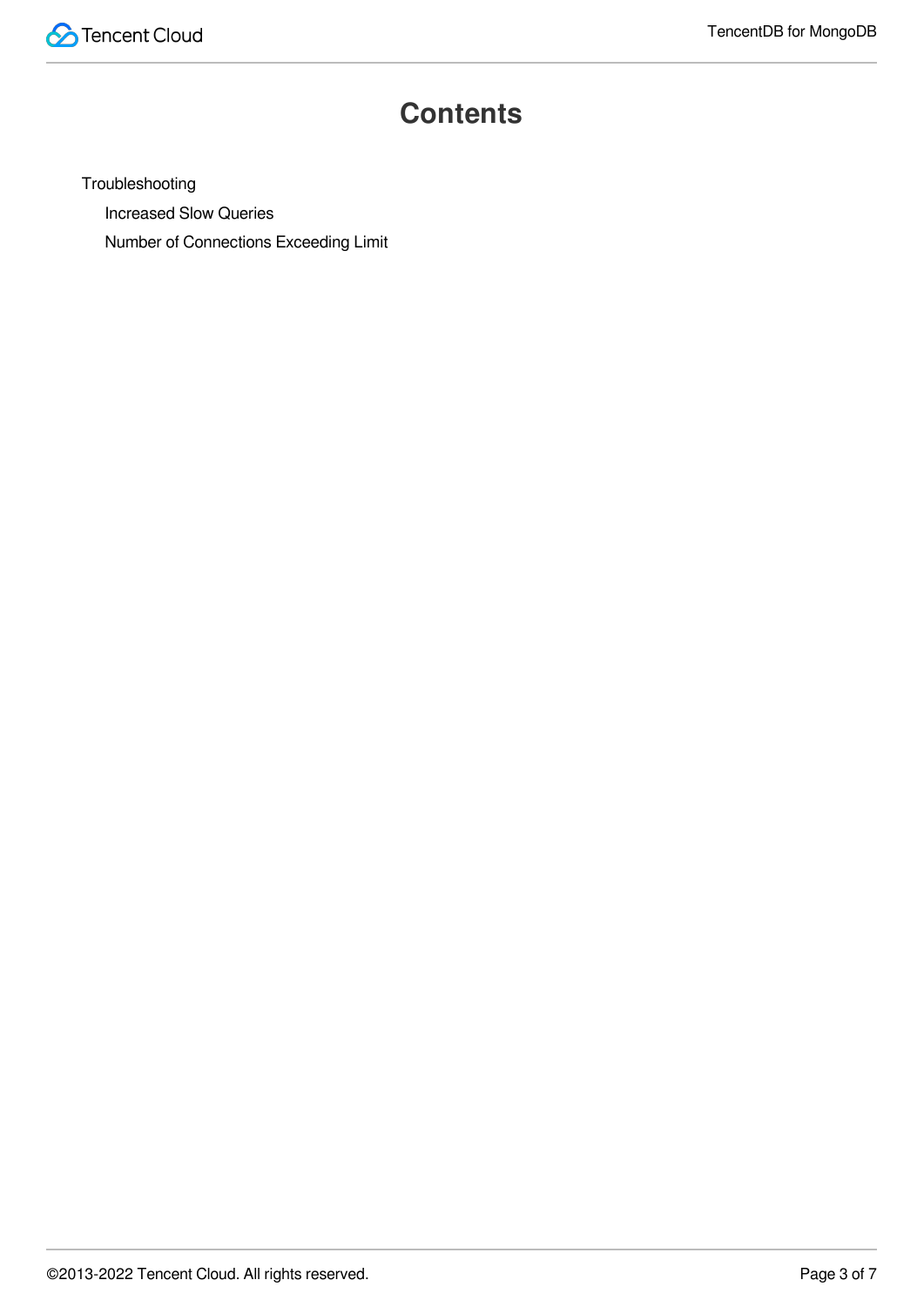# <span id="page-3-1"></span><span id="page-3-0"></span>**Troubleshooting** Increased Slow Queries

Last updated: 2022-01-25 19:08:31

## Error Description

Slow query is the most common performance problem of MongoDB. You can use the slow query management and slow log query features in the [console](https://console.intl.cloud.tencent.com/mongodb) for troubleshooting.

#### **Cause**

- The query is performed with the  $$$ lookup operator but doesn't use indexes or uses indexes that don't support the query; therefore, it is necessary to traverse the entire database for a complete scan, which eventually leads to a very low search efficiency.
- Some documents in your collection have many large array fields that are time-consuming to search and index, causing a high system load.

## Troubleshooting Procedure

Log in to the [TencentDB](https://console.intl.cloud.tencent.com/mongodb) for MongoDB console and click an instance ID to enter the instance management page.

Method 1: select **Database Management** > **Slow Query Management**, and the list will display the requests being executed by the current instance (including requests of secondary nodes). You can click **Batch Kill** to kill slow query statements.

| Instance Details     | System Monitoring | Security Group        | <b>Database Management</b> | Parameter Settings     |                    |                                                                                              |
|----------------------|-------------------|-----------------------|----------------------------|------------------------|--------------------|----------------------------------------------------------------------------------------------|
| Account Management   | Slow Log Query    | Slow Query Management | Manage Connection          | Slow Log Download List |                    |                                                                                              |
| <b>Creation Time</b> |                   |                       | <b>Generating Progress</b> | Link                   | Operation          |                                                                                              |
| No data yet          |                   |                       |                            |                        |                    |                                                                                              |
| 0 in total           |                   |                       |                            |                        | $20 \times$ / page | /1 page $\rightarrow$ $\rightarrow$<br>$\mathbb{N}^{\mathbb{N}}$ , $\mathbb{N}^{\mathbb{N}}$ |

Method 2: select the **Slow Log Query** tab to view and analyze slow logs. The system logs operations executed for more than 100 milliseconds and retains slow logs for 7 days. Currently, slow logs cannot be exported. If needed, contact the aftersales service or [submit](https://console.intl.cloud.tencent.com/workorder/category) a ticket for assistance.

If slow queries are heaping too fast, you are recommended to optimize your business based on the slow query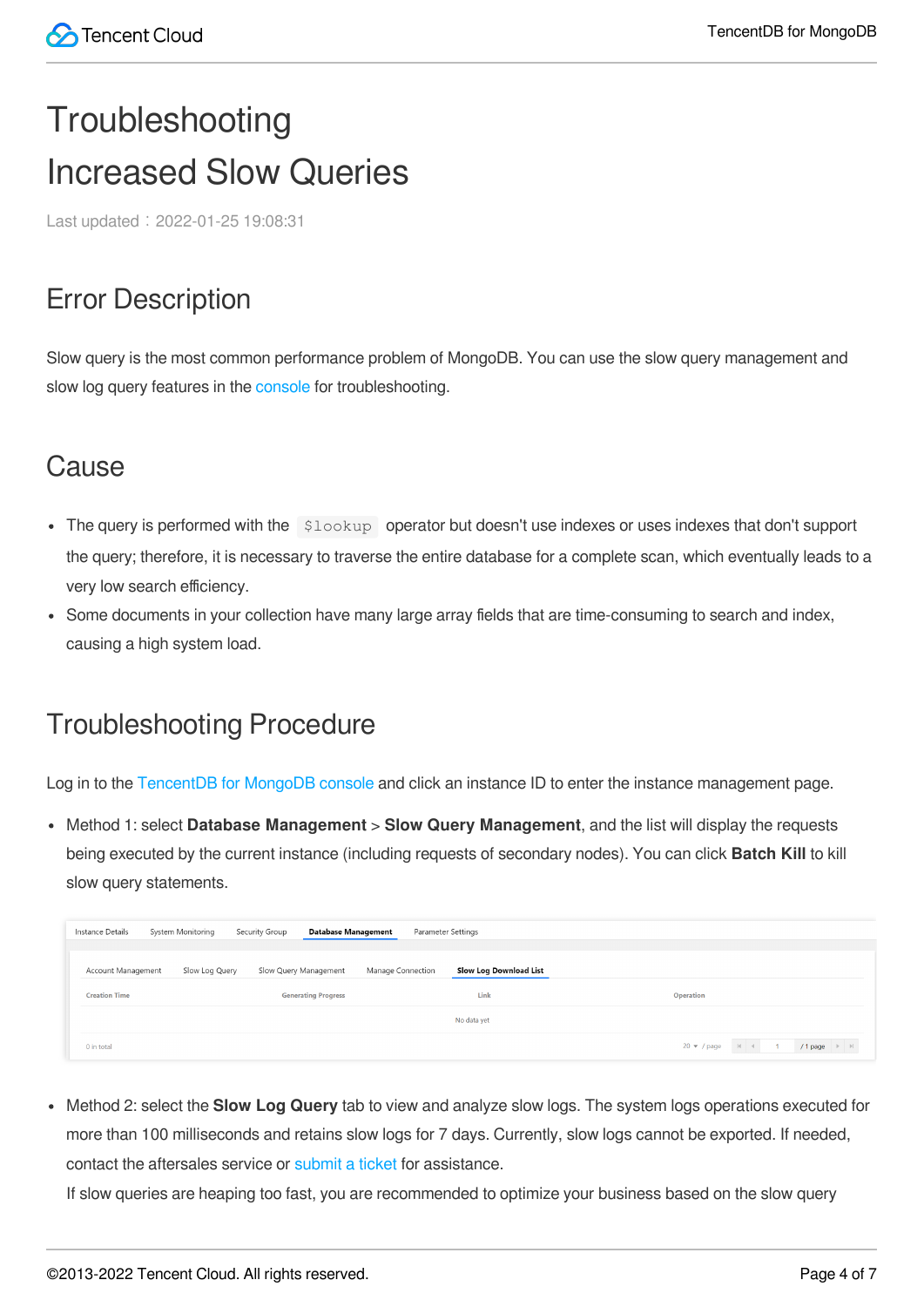analysis result. If the problem persists, contact the aftersales service or [submit](https://console.intl.cloud.tencent.com/workorder/category) a ticket for assistance.

| Instance Details    | System Monitoring                                   | Security Group | <b>Database Management</b>                                                                                                                                                                                                     | Parameter Settings               |                        |  |                  |                            |           |          |
|---------------------|-----------------------------------------------------|----------------|--------------------------------------------------------------------------------------------------------------------------------------------------------------------------------------------------------------------------------|----------------------------------|------------------------|--|------------------|----------------------------|-----------|----------|
| Account Management  | <b>Slow Log Query</b>                               |                | Manage Connection<br>Slow Query Management                                                                                                                                                                                     |                                  | Slow Log Download List |  |                  |                            |           |          |
| $\odot$             | result is slow, please narrow the query time range. |                | The system records the operations that have an execution time of more than 100 ms. The slow log is retained for 7 days, and the time range of a single query cannot exceed 1 day. The query is limited to the first 10,000 slo |                                  |                        |  |                  |                            |           | $\times$ |
| Query Method        | <b>Query statistics</b>                             | Query details  |                                                                                                                                                                                                                                |                                  |                        |  |                  |                            |           |          |
| Query Time Period   | 2022-01-17 22:00:34 ~ 2022-01-18 22:00:34           | 茴              | Time Consumed<br>$> = 100$ ms                                                                                                                                                                                                  | Query<br>$\overline{\mathbf{v}}$ |                        |  |                  |                            |           |          |
| <b>Query Method</b> | <b>Sample Command</b>                               |                |                                                                                                                                                                                                                                |                                  |                        |  | Average<br>(ms)  | 土<br><b>Execution Time</b> | Total $$$ |          |
| No data yet         |                                                     |                |                                                                                                                                                                                                                                |                                  |                        |  |                  |                            |           |          |
| 0 in total          |                                                     |                |                                                                                                                                                                                                                                |                                  |                        |  | $20 \div /$ page |                            | $/1$ page |          |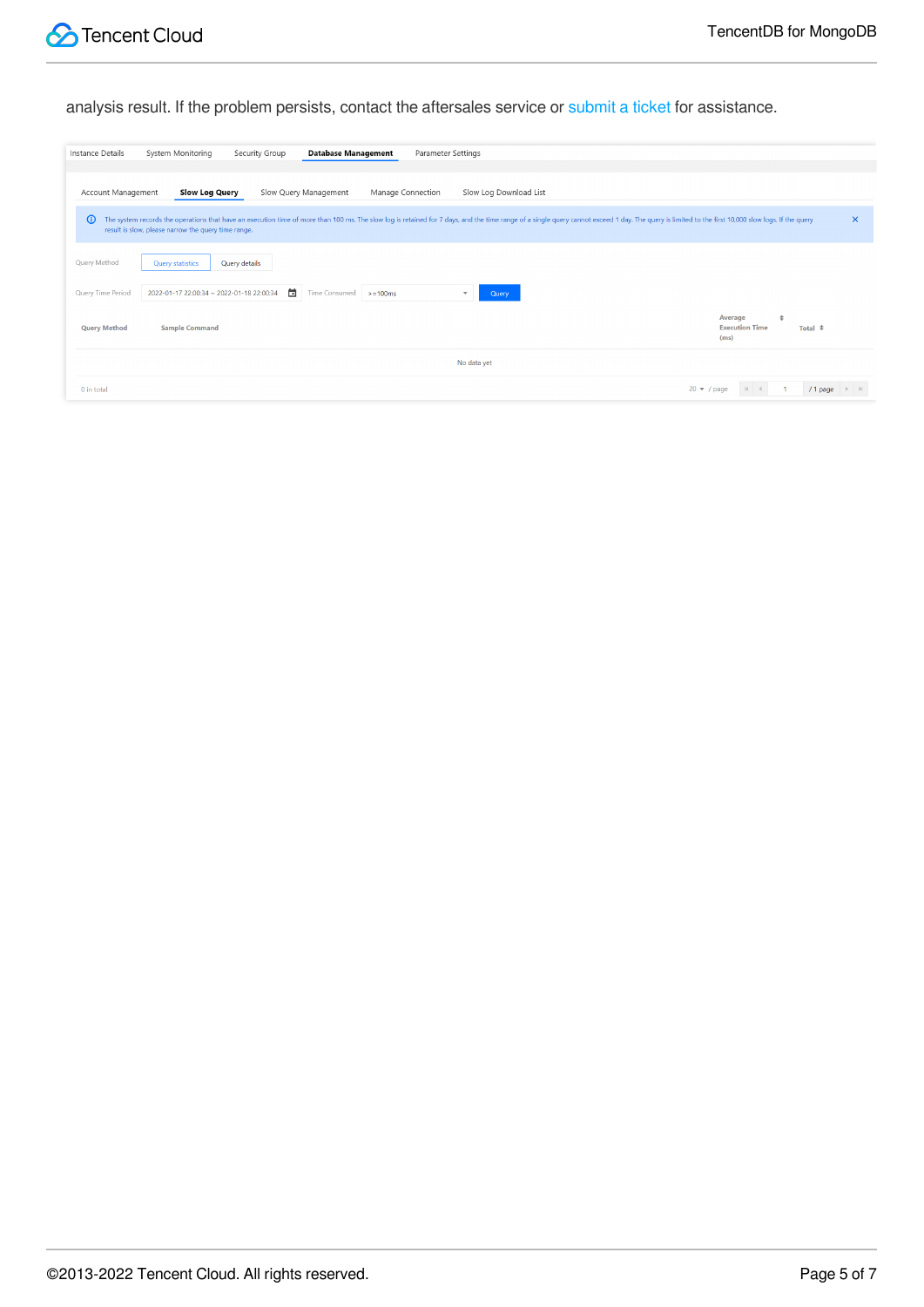## <span id="page-5-0"></span>Number of Connections Exceeding Limit

Last updated: 2022-03-23 17:28:46

## Issue Description

If the number of connections exceeds the upper limit, you can use the connection management and restart features in the [console](https://console.intl.cloud.tencent.com/mongodb) and optimize the service for troubleshooting.

### **Cause**

- There are connection leaks, improper client coding, unreasonable connection pool configuration, or many unreleased connections.
- There is a large number of concurrent application requests, and the configured upper limit of connections is insufficient, so the current database specification cannot sustain such requests.

## Troubleshooting Procedure

#### **Option 1. Increase the upper limit**

- 1. Log in to the [TencentDB](https://console.intl.cloud.tencent.com/mongodb) for MongoDB console and click an instance ID to enter the instance management page.
- 2. Select **Database Management** > **Manage Connection** and view the source IPs and number of connections for service troubleshooting.

Note:

- If the number of connections reaches or exceeds 80% of the upper limit and affects the establishment of new connections, you can click **Increase Connections** in the console to increase the maximum number of connections to 150% of the original limit for the next 6 hours.
- o If the problem persists, contact the aftersales service or [submit](https://console.intl.cloud.tencent.com/workorder/category) a ticket for assistance.